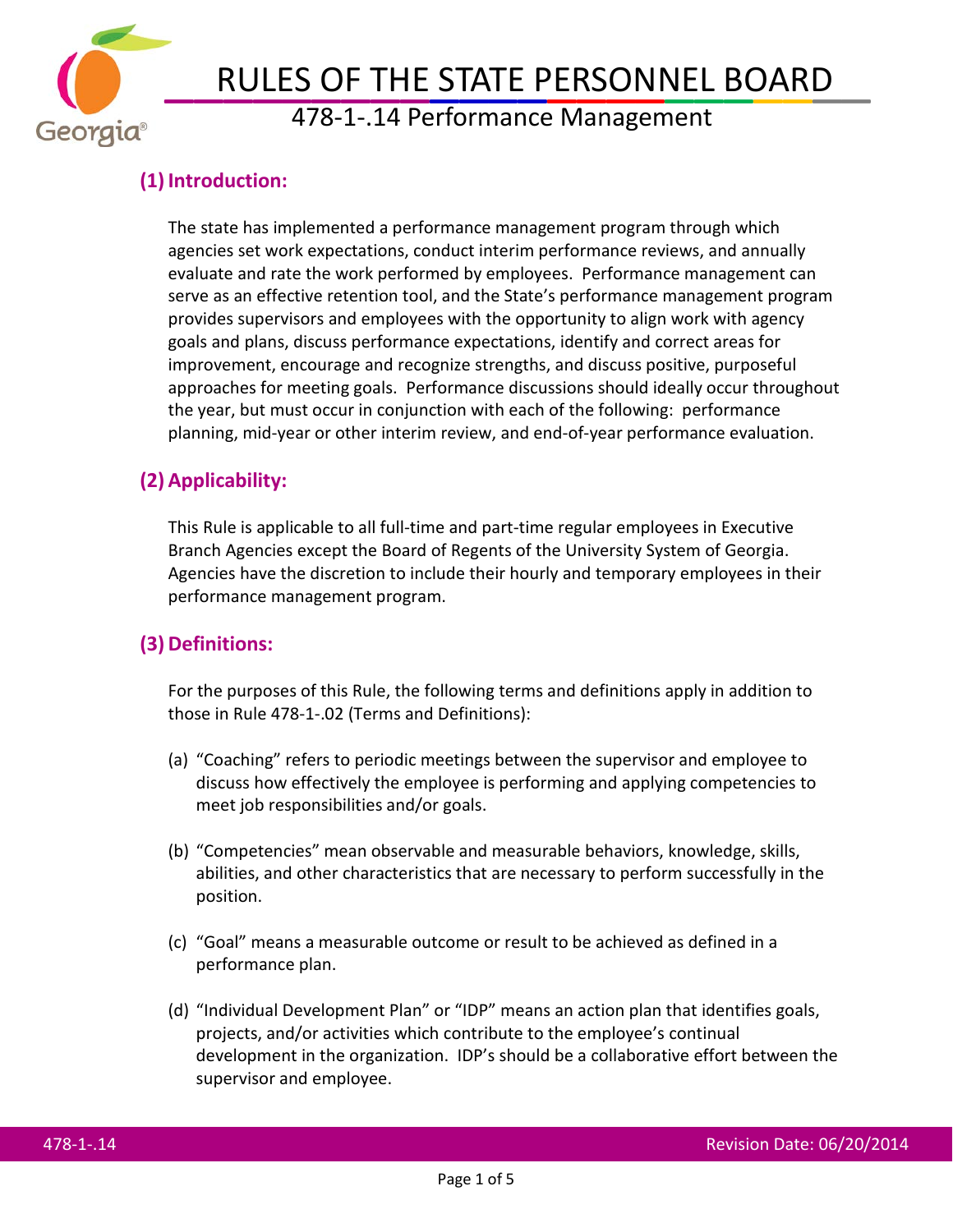- (e) "Job Responsibilities" include job tasks that are necessary for successful performance in the position.
- (f) "Performance Plan" is the document shared with and acknowledged by the employee that identifies the competencies, goals, job responsibilities, and/or expectations upon which an employee will be evaluated. The performance plan should also include unrated employee development activities in an Individual Development Plan.

#### **(4) Performance Management Process:**

The performance management process involves four components: performance planning, performance coaching, performance evaluation, and performance recognition.

- (a) Performance Planning:
	- 1. The performance management program requires that supervisors develop a performance plan for each employee upon the employee's hire into a new job and then annually thereafter. The performance plan identifies performance standards and expectations on which the employee will be evaluated. Supervisors are to present performance plans to their employees within 45 calendar days of an employee being placed in a new job and annually within 45 calendar days of the start of a new performance period.
	- 2. Performance planning is intended to be a collaborative effort between the supervisor and employee. The agency head, or designee, however, has sole discretion to make the final determination of individual competencies, goals, job responsibilities, and expectations to be included in the performance plan.
	- 3. A performance plan may be modified at any time during a performance period and shall be modified when new or different responsibilities and/or expectations are added to a position. Employees should be immediately notified of any substantive modifications to their performance plan and must be notified within 15 calendar days of the modification.
	- 4. All agencies are encouraged to include Individual Development Plans (IDP's) in their employees' performance plans. The focus of the IDP may be development in the current role, the building of new skill sets or knowledge, and/or preparation for a future role.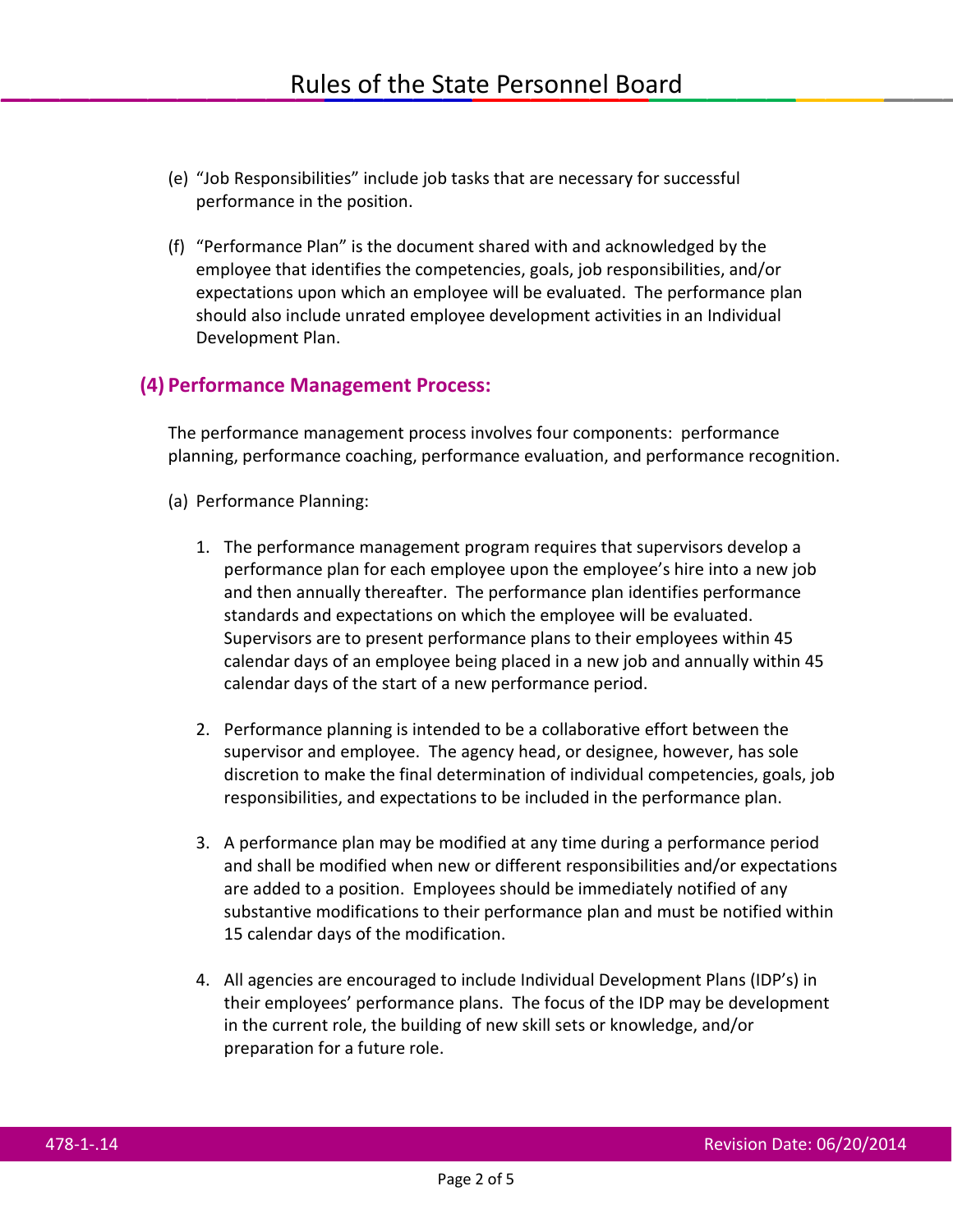- (b) Performance Coaching:
	- 1. The performance management program requires that supervisors monitor their employees' performance and provide coaching throughout the performance period.
	- 2. At least once during the performance period, supervisors are to conduct an interim review of each of their employee's performance. Interim reviews need not be as formal as annual performance evaluations but have the option of including detailed assessments and ratings. At a minimum, interim reviews must offer sufficient feedback to employees to reinforce successful performance and redirect less than successful performance.
- (c) Performance Evaluation:
	- 1. At the conclusion of each annual performance period, supervisors are responsible for documenting, evaluating, and rating the performance of each employee. Supervisors are to assign a summary rating, reflective of the overall level of performance, to each evaluation in compliance with the rating scale currently supported by the State.
	- 2. Performance evaluations are to be conducted in a fair, unbiased, and equitable manner.
	- 3. Employees are encouraged to actively participate in the evaluation process. The agency head, or designee, however, has sole discretion to make the final determination on employees' overall summary performance ratings.
- (d) Performance Recognition:
	- 1. Performance recognition may be monetary or non-monetary and includes any activity designed to acknowledge individual or collective performance results.
	- 2. When monetary performance rewards based on employee overall summary ratings are appropriated statewide, such rewards are implemented as approved by the State Personnel Board.

#### **(5) Review of Performance Plans or Evaluations:**

(a) Employees may request a review of their performance plan if they consider the expectations to be non-job-related or unachievable.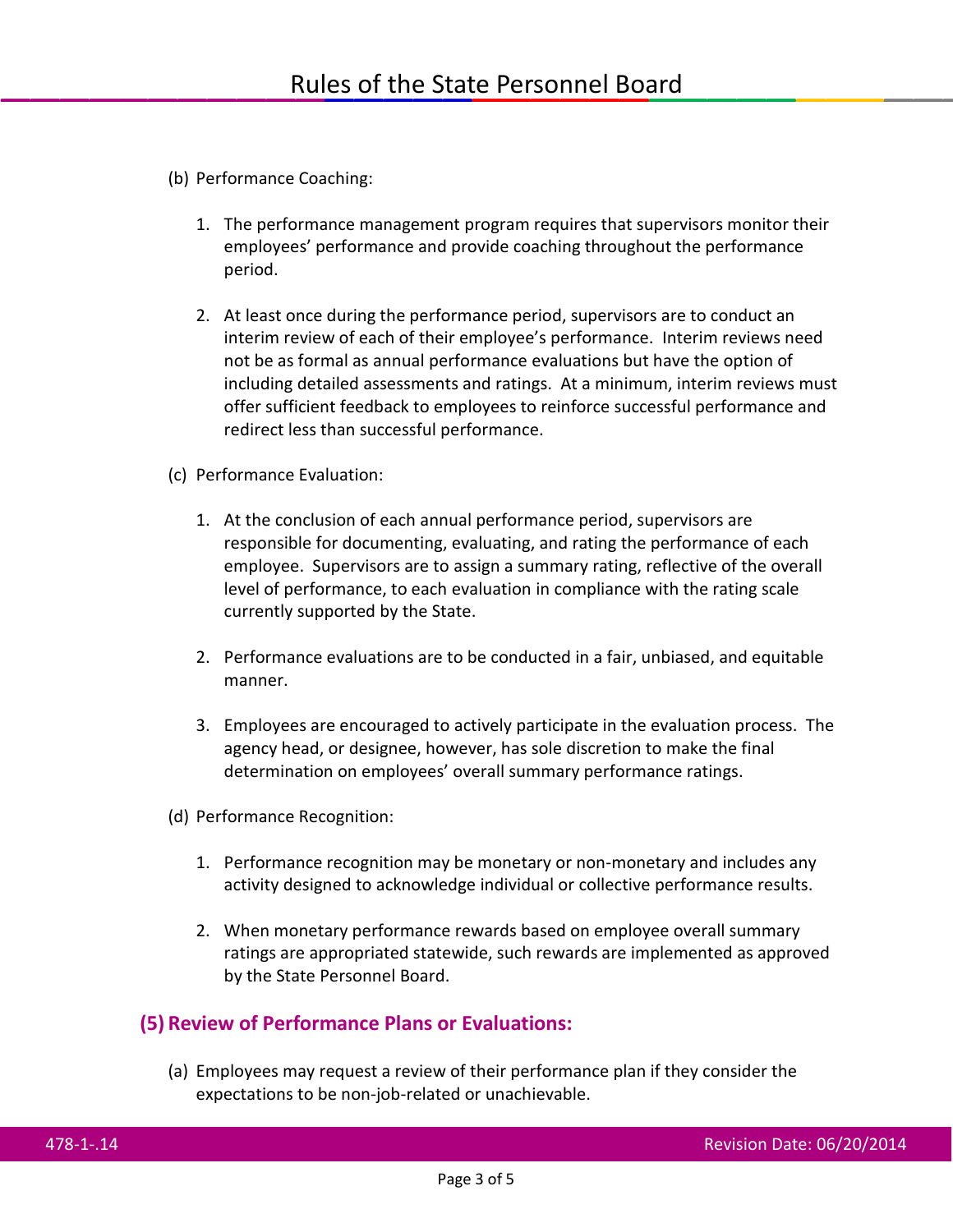- (b) Employees may request a review of their annual performance evaluation if the overall summary rating is "Unsatisfactory Performer," or its equivalent, and they disagree with such rating.
- (c) Each agency shall designate at least one official to serve as an "Agency Review Official" to review performance plans, evaluations, and supporting documentation, and to render a decision to either uphold or direct the responsible supervisor to revise the performance plan or rating.
- (d) The agency may define procedures and timeframes for requesting reviews and require such to be followed as a condition of granting a review.
- (e) The Agency Review Official reviewing a particular plan or evaluation cannot be the first or second level supervisor of the employee requesting the review.
- (f) Agencies are responsible for ensuring their employees are aware of how to request a review of a performance plan or evaluation and any timeframe for doing so.
- (g) The identity of the Agency Review Official shall be provided to each employee upon presentation of an overall summary rating of "Unsatisfactory Performer," or its equivalent.

#### **(6) Recordkeeping:**

- (a) Performance evaluations must be dated and acknowledged by the employee and supervisor. Electronic acknowledgement meets these criteria. Once the employee has acknowledged the document, no changes can be made or comments added to the performance evaluation without the employee's knowledge.
- (b) Agencies must determine an alternate method of documenting that the evaluation has been discussed with the employee when the employee refuses to acknowledge the performance evaluation.
- (c) Completed performance evaluations are maintained in the Human Resources Information System (HRIS) or as otherwise designated by the agency in accordance with the State's official retention schedule.
- (d) Overall summary evaluation ratings are to be entered into the HRIS, as communicated to agencies.